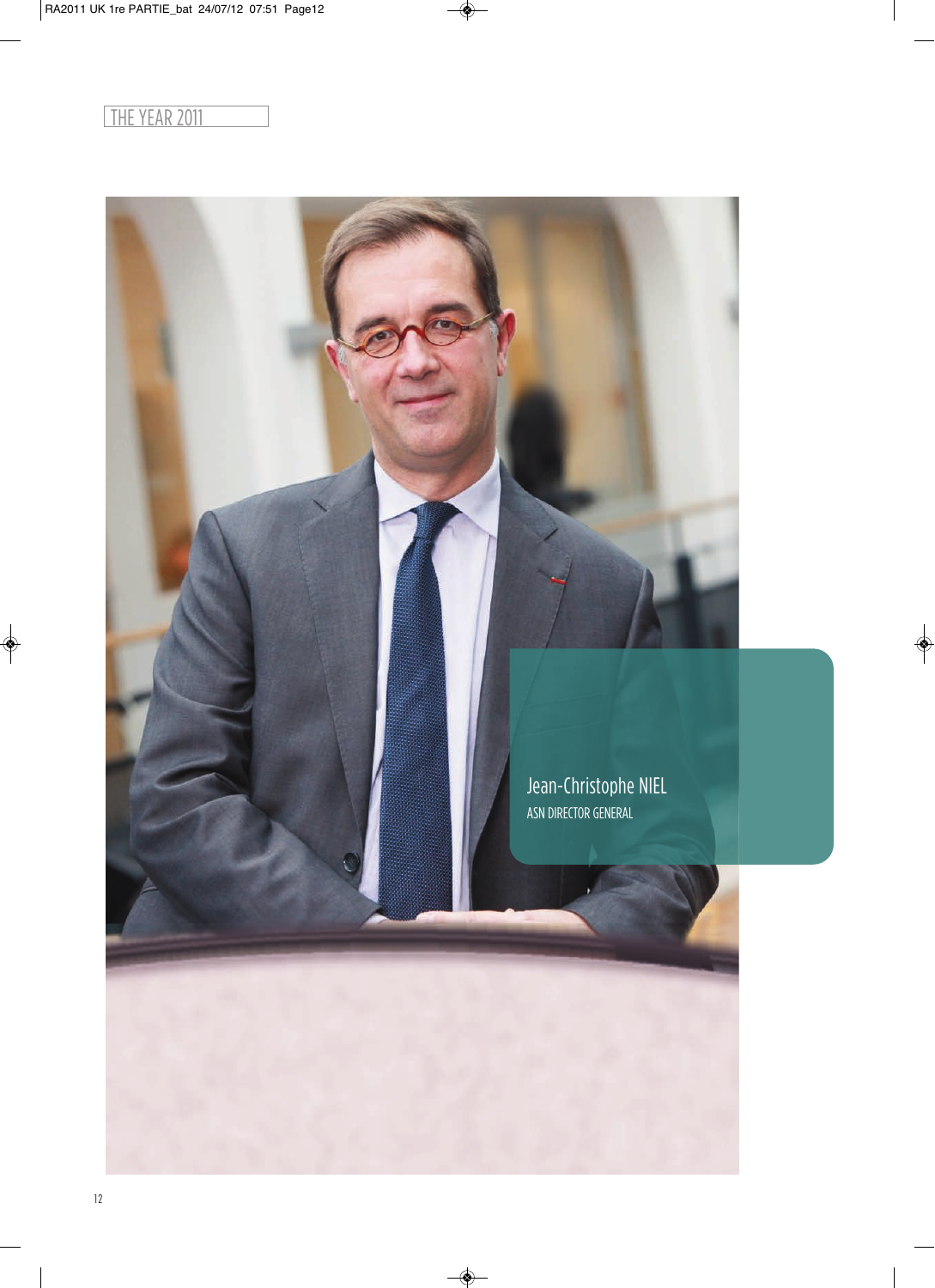Paris, April 2, 2012 THE YEAR 20

# 2011, a pivotal year for nuclear satety

For ASN, 2011 is the fiftieth anniversary of the creation of the basic nuclear installations regime, the fifth anniversary of the creation of ASN and, finally, the year of the Fukushima disaster.

## **50th birthday** of the basic nuclear installation.

In the 1950s, the Minister of Health tasked the central service for the protection against ionising radiation (SCPRI) with handling radiation protection issues; the French atomic energy commission (CEA) for its part dealt with regulating the safety of its own facilities. The Government felt no need to establish a regulatory system that involved them directly. The very notion of nuclear facilities – later to be known as "basic nuclear installations (BNI)" – that represented a particular risk requiring monitoring and regulation, did not even exist.

This notion came about in France almost unintentionally, as a result of international constraints. The Euratom Treaty, signed in 1957, stipulated that nuclear facilities should be subject to a regime of authorisation, or at the very least notification; moreover, the Paris Convention on Nuclear Third Party Liability, signed in 1960, required identification of the facilities which could be the source of any damage.

To establish the basic nuclear installations administrative regime, the Government then chose a relatively unusual legislative vehicle; a bill concerning mitigation of atmospheric pollution, which became the atmospheric pollution and odours Act. This bill, submitted by the Government in 1960, did not primarily target industrial facilities, which had been regulated for a long time by a law dating back to 1917. It was therefore aimed mainly at other sources of potential atmospheric pollution: vehicles, non-industrial facilities such as domestic hearths and diffuse sources.

However, the text of the Government's draft contained the word radioactive: radioactivity was just beginning to be recognised as a component of ambient atmospheric pollution, mainly as a result of the atmospheric atomic tests being carried out by the major powers.

It was thus designated as the appropriate medium for introducing an administrative regime for basic nuclear installations, in order to meet France's international obligations.

One could be forgiven for thinking that it would have been simpler to change the nomenclature of installations covered by the 1917 Act on classified installations and simply add nuclear facilities.

There would appear to be two reasons for not having done so:

- the scope of the 1917 Act was then limited to industrial and commercial establishments; however CEA's sites, which housed a large number of the nuclear facilities, did not fall into this category;
- the other reason was the extremely specific technical nature of these facilities, which justified centralised monitoring and regulation, by specialised individuals, whereas the principle of the classified facilities was that the inspectors of these facilities be appointed in each *département* <sup>1</sup> by the *préfet 2* , and be able to cover all facility categories.

The first provisions concerning nuclear facilities were therefore incorporated into an Act dealing with mitigation of atmospheric pollution and odours. According to the minutes of the debates in the National Assembly and the Senate, the members of parliament showed that even at that time, they were aware of the problems of radioactivity:

<sup>1.</sup> In a département, representative of the State appointed by the President

<sup>2.</sup> Administrative region headed by a préfet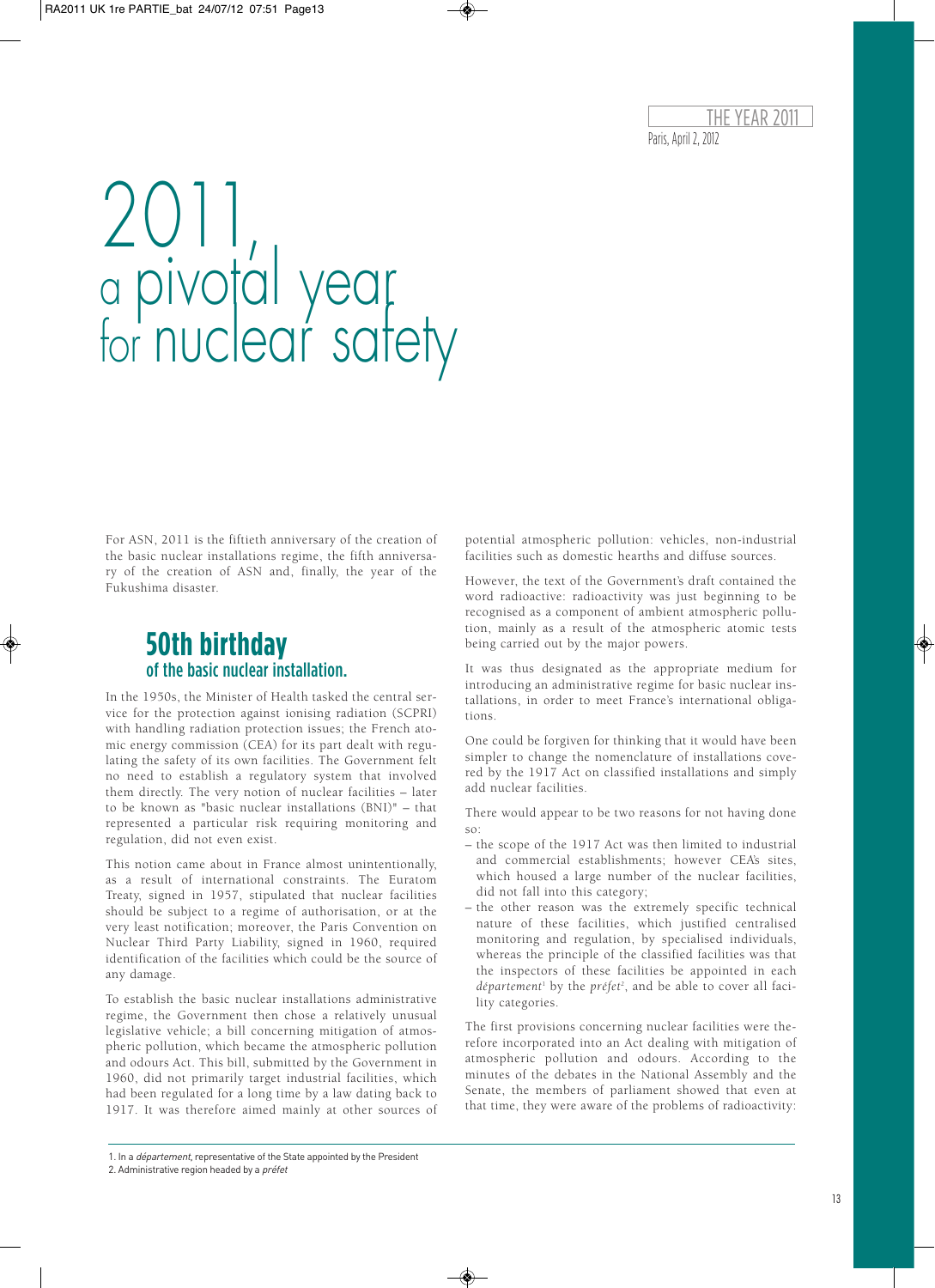the problem of ambient radioactivity as a result of atomic testing was highlighted by a number of speakers. Fewer speakers however mentioned nuclear facilities, although one member of parliament did express concern about sites too close to Paris.

This is how the BNI came about, almost as an afterthought.

## **ASN** is 5 years old.

In November 2006, the ASN Chairman, André-Claude Lacoste, stated that the creation of ASN would lead initially to little change but that after five years, we would be able to see how far we had come. I believe that the best way to talk about these five years is to present the significant milestones reached during the period, although this choice has to be somewhat arbitrary given the wealth of potential topics:

#### The lessons learned from the Épinal and Toulouse accidents

Following these accidents, ASN took steps to promote the safety of radiotherapy treatment.

For example:

- jointly with the French Society for Radiation Oncology (SFRO), by creating the scale for rating radiation protection events affecting patients receiving radiotherapy treatment;
- by recommending an increase in the number of radiological physicists;
- by suspending the operations of several radiotherapy centres as a result of major anomalies;
- by organising an international conference in Versailles, in 2007, entitled "Advances and challenges in radiation protection of patients";
- by adopting a decision concerning radiotherapy quality management in 2008.

#### BNI regulatory provisions

The regulations applicable to BNIs were already well under way with the "BNI procedures" decree of 2007. The BNI order was published on 7th February 2012 and a dozen regulatory decisions are already well advanced: this work was extensively discussed with the various stakeholders. ASN will be implementing a complete and rigorous working and intervention framework that is consistent with that of its European colleagues, as it is using the "reference levels" of WENRA, the Western European Nuclear Regulators' Association.

#### Source security

Source security is a new role, taken on by ASN in 2008. ASN is making active preparations for effective performance of this role, which requires legislation: the Government has decided to include it in the draft bill ratifying the ordinance codifying the TSN Act and to table it before the Senate. It could thus be passed by the next Parliament.

#### Transparency on environmental matters

Jointly with the Institute for Radiation Protection and Nuclear Safety (IRSN) and the stakeholders, ASN has developed the www.mesure-radioactivite.fr website which collates all environmental radioactivity measurements made by the licensees, institutions and approved associations. The events of Socatri, Fukushima and Centraco have shown that the public is increasingly interested in these questions.

#### Continued operation of the 900 MWe reactors

ASN has issued an initial generic opinion on the continued operation of the 900 MWe reactors beyond thirty years. This assessment will need to be supplemented by a position statement reactor by reactor. This has already been done for Tricastin 1 and Fessenheim 1.

#### Monitoring the EPR construction site

ASN is heavily involved on a day to day basis in monitoring of the Flamanville 3 construction site. This is an activity that had to be re-learned after more than ten years with no construction work on such a scale. This monitoring is leading to a number of important decisions, such as the decree creating this facility, suspension of the site, in particular the concrete pouring activities, or the joint position statement by the British, Finnish and French regulatory authorities concerning the architecture of the EPR reactor's instrumentation and control system.

#### Production of the PNGMDR

This is a requirement of "the other 2006 Act", that concerning radioactive waste. ASN and the ministry responsible for ecology have, since then, drafted two editions of the national radioactive material and waste management plant.

#### Construction of the European nuclear safety and radiation protection area

Over the past five years, nuclear safety and radiation protection in Europe has been strengthened:

- WENRA finalised its "safety reference levels" for the European power plants in service and each of its members has agreed to incorporate them into its national regulations;
- WENRA drafted safety objectives for new reactors;
- HERCA, the association of Heads of European Radiological Protection Competent Authorities, was created;
- the European Union issued two directives, one on nuclear safety and one on the management of radioactive waste and spent fuel;
- ENSREG, a grouping of all the European safety regulators and the Commission, has been adopted as an advisory body for the European institutions;
- the first European conference on nuclear safety was held in Brussels in the post-Fukushima context.

#### Dose optimisation in medical imaging

Exposure linked to medical examinations has increased by more than 70% in five years.